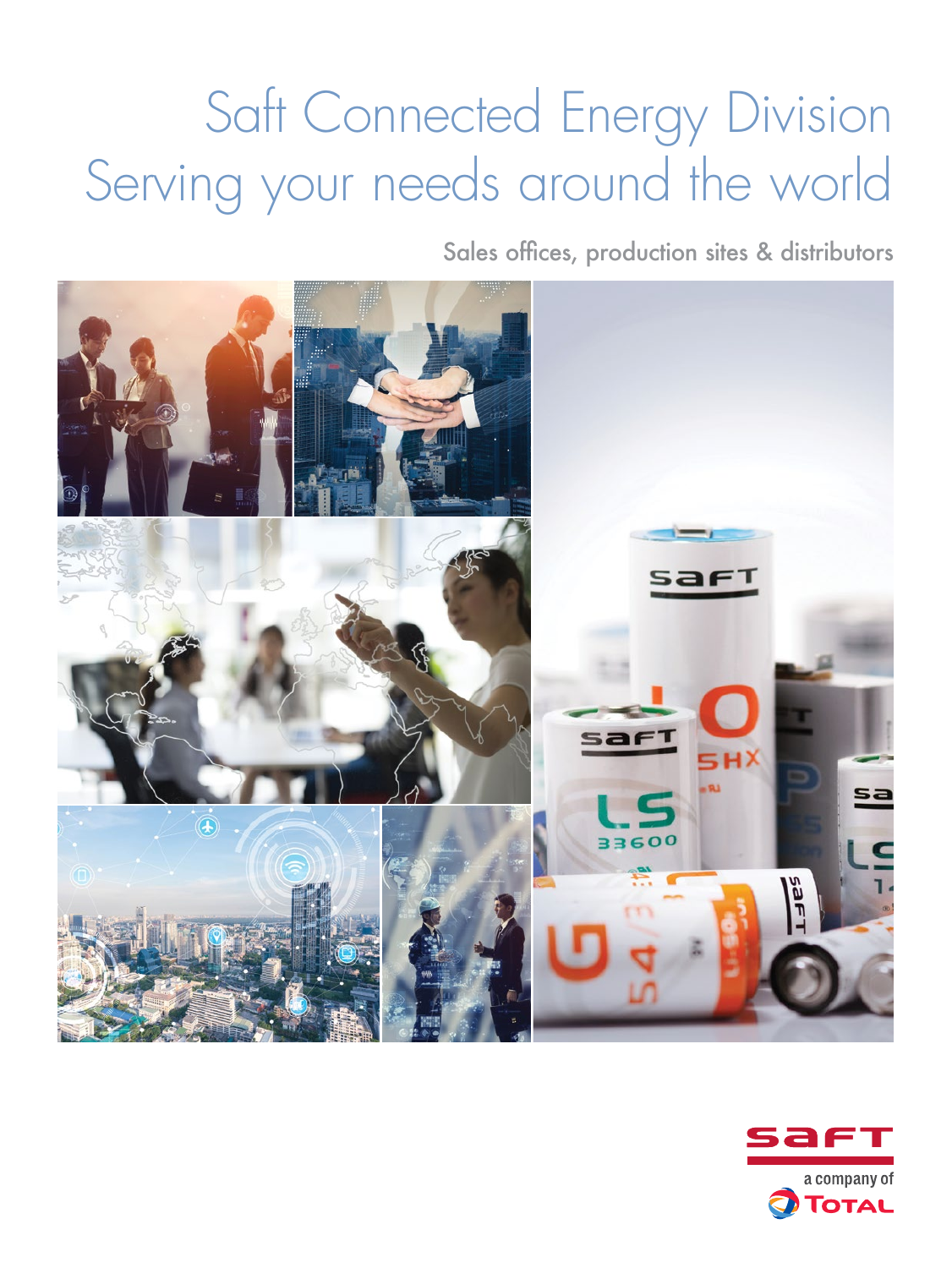## Africa & Middle East

SALES OFFICES SALES AGENTS & DISTRIBUTORS

#### Algeria

**SCET Energie**  Cite 498 logts Bt 11 local N° 3 Bab-ezzouar, Alger Tel.: +213 (0)21 24 70 66 www.scetenergie.com

#### Israel

**Semicom Lexis Ltd** PO Box 9090 Even Yehuda, ZC 40500 Tel.: +972 9 761 1234 www.semicom-lexis.com

#### Jordan

**Hamburg Trading Electronics & Electrical Co** 01-04 Sayegh center King Huseen St PO Box 910471 Amman Tel.: +962 64647512 www.hamburg-htee.com

#### Morocco

**ISODEL**

259 avenue Ambassadeur Ben Aïcha, R.N. Casablanca 20300 Tel.: +212 22 40 82 95 www.isodel-maroc.com

#### Nigeria

**Sonatola limited** Block B NRC office complex Murtala Muhammed Way, Alagomeji Yaba, Lagos Tel.: +234 80 39447909 www.sonatola.com

#### Saudi Arabia

**Dar Al Fursan Trading Est** PO Box 285355 Riyadh 11 323 Tel.: +966 11 462 0816 www.daralfursan.com

#### South Africa

**Just Batteries** 14, Railway Avenue 1500 Benoni Central Tel.: +27 11 421 7981 www.justbatteries.co.za

#### Tunisia

**SEEEP** 46, Avenue de Madrid 1000 Tunis Tel.: +216 71 342 602 www.seeep.net

#### United Arab Emirates

#### **Al Hamra**

8 Floor, Red Crescent Bldng, Al Nahyan Camp, Muroor St, Abu Dhabi Tel.: +97 126271501 www.alhamragroup.com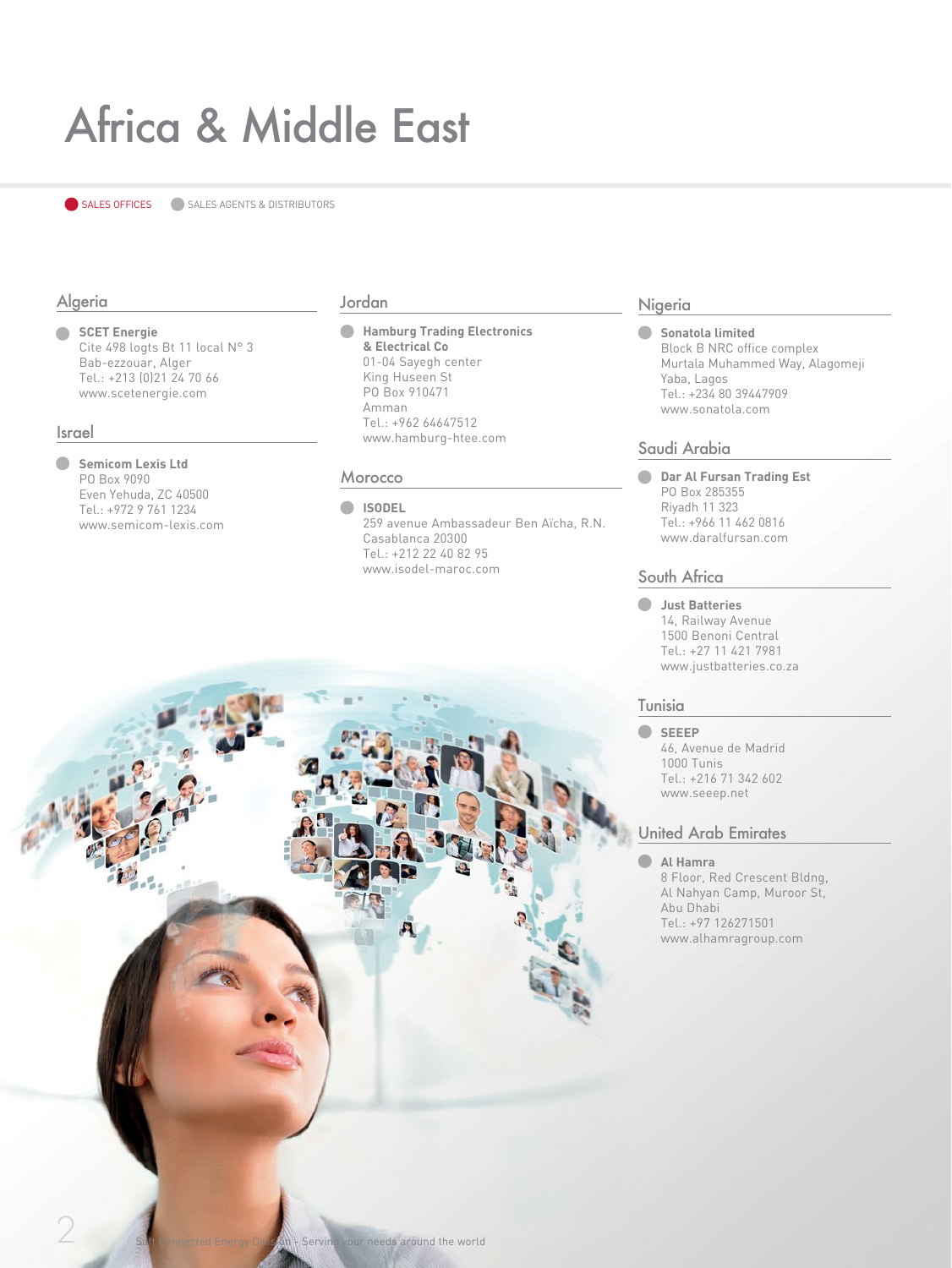### Asia & Australia

SALES OFFICES **PRODUCTION SITES** SALES AGENTS & DISTRIBUTORS

STOCKING DISTRIBUTORS

#### Australia & New Zealand

**Saft Batteries Pty Ltd**  Unit 9, 167 Prospect Highway PO Box 883 Seven Hills NSW 2147 Tel.: +61 2 9674 0701

- **Battery Specialties NSW**  Unit 6, 33 Heathcote Rd Moorebank NSW 2170 Tel.: +61 (02) 9824 0033 www.batteryspecialties.com.au
- **Battery Specialties SA** 5 Welland Avenue Welland SA 5007 Tel.: +61 (08) 8346 5021 www.batteryspecialties.com.au

#### **Battery Specialties - VIC** 240 Boundary Rd Braeside VIC 3195 Tel.: +61 (03) 9587 2101 www.batteryspecialties.com.au

#### **Master Instruments**

33/39 Sloane St Marrickville NSW 2204 Tel.: +61 (02) 9519 1200 www.master-instruments.com.au

#### **Simpower**

4/15 Trugood Drive, East Tamaki, Auckland 2013 New Zealand Tel.: +64 9 274 1904 www.simpower.co.nz

#### China

**Saft (Zhuhai FTZ) Batteries Co. Ltd** (Shanghai Branch) Room 1111, No.25, Yixian Rd, Yangpu district Shanghai Tel.: +86 21 5866 6405

#### **Saft (Zhuhai Free Trade Zone)**  Batteries Co. Ltd.

Lianfeng Rd, Zhuhai, Guangdong Province - 519030 Tel.: +86 756 8819318

#### **Divinely Science & Technology** Rm 1413, No. 16, 4th Area Anhuili, Chaoyang district Beijing Tel.: +86 10 8488 5609

**Hedian / Li-Best** Rm. A. 1107, HengCheng Garden, No.311 SiPing Road, Shanghai Tel.: +86 21 5515 5535 www.sh-hedian.cn

- **Maqiesi Electricity** 1A32, SAIGE Eelectrnic Market Suzhou City Jiangsu Tel.: +86 512 6558 3829
- **Royalty Electronic Co. Ltd** Room 1111, No.25, Yixian Rd, Yangpu district Shanghai Tel.: +86 21 3509 1271 www.royalty-sh.com
- $\blacksquare$ **Sonic** 1906-1907, Wensheng Center, Wenjin Plaza, Wenjin Road, Shenzhen Tel.: +86 755 2562 3306 www.sonicgroupcn.com

#### Hong Kong

**Saft Hong Kong Ltd** Unit 2601, Westin Centre 26 Hung To Road, Kwun Tong Kowloon, Hong Kong Tel.: +852 2796 9932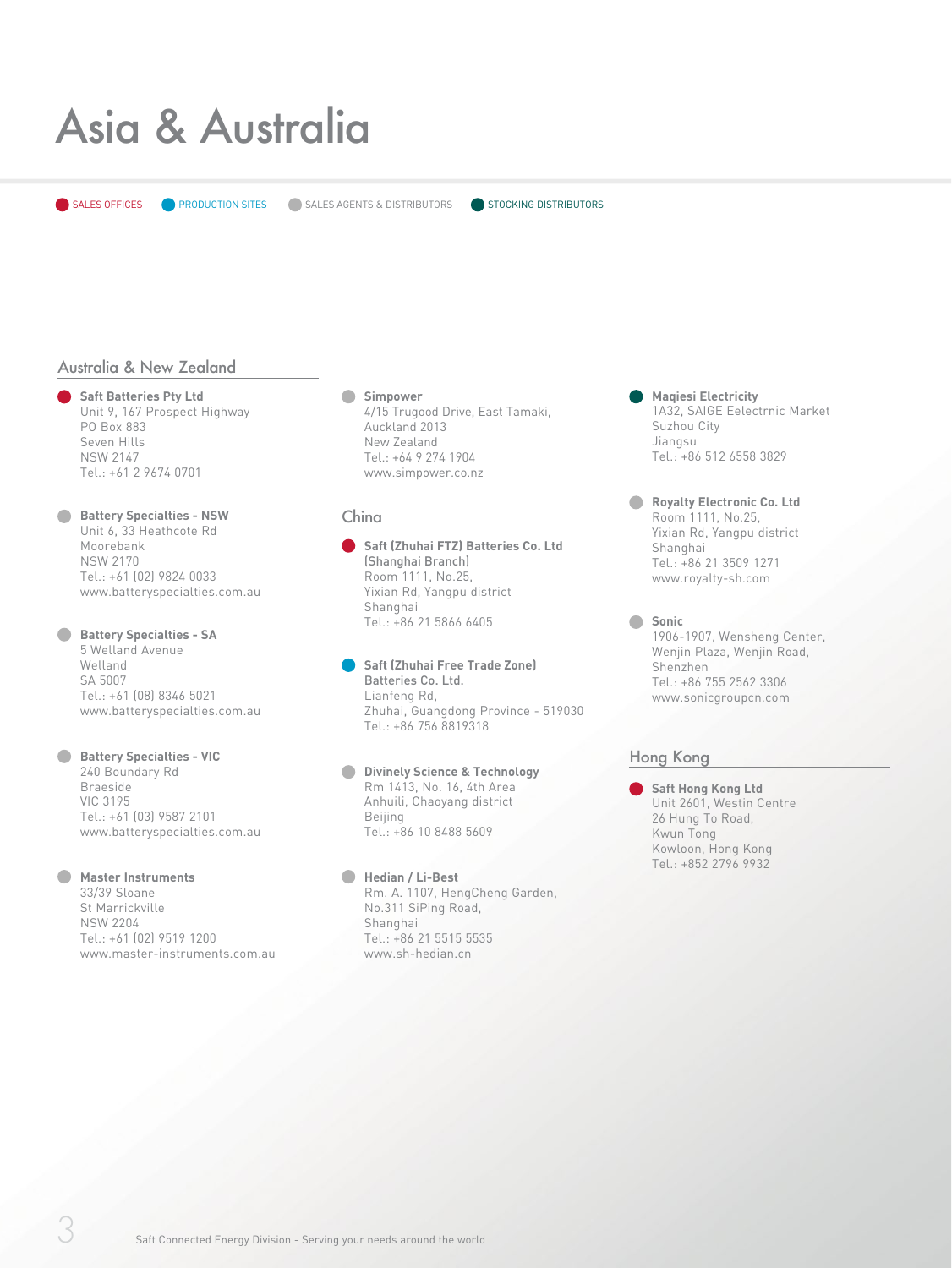### Asia & Australia

#### Japan

**Saft Japan K.K.**  Akasaka Shasta-East 8F, 4-2-19, Akasaka, Minato-ku, Tokyo, 107-0052 Tel.: +81-(0)3-6206-6269

**Hikari Alphax Inc.** Osaka Nakanoshima Bldg., 2-2-2, Nakanoshima, Kita-ku, Osaka, 530-0005 Tel.: +81-(0)6-6208-1814 www.hikari-ax.co.jp

**Kaga Electric Co. Ltd** 20 Kandamatsungacho, 1-2-6, Nihonbashi-Muromachi, Chiyoda-ku, Tokyo, 101-8627 Tel.: +81-(0)3-5657-0130 www.taxan.co.jp

**Midoriya Electric Co. Ltd** Nihonbashi Daiei Bldg, 1-2-6, Nihonbashi-Muromachi, Chuo-ku, Tokyo, 103-8301 Tel.: +81-(0)3-5200-4606 www.midoriya.co.jp

**RS components KK** West Tower 12F Yokohama Business Park (YBP) 134 Godocho, Hodogaya, Yokohama, Kanagawa, 240-0005 Tel.: +81-(0)45-335-8888

www.jp.rs-online.com

**Ryowa Electric** 2-15-10, Sotokanda, Chiyoda-ku, Tokyo, 101-0021 Tel.: +81-(0)3-3251-1301 www.ryowa-elec.co.jp

#### Singapore

#### **Powerpack**

194 Pandan Loop #04-23 Pantech Business Hub Singapore, 128383 Tel.: +65 687 20 526 www.powerpack.com.sg

#### South Korea

**Cellcom Co. Ltd** 1707, East Bldg, Hanshin Cylux 716, Suseo-Dong, Kangnam-Gu 135-884 Seoul Tel.: +82 31 428 0100 www.cellcomkorea.com

**T1 Semicon, Co. Ltd** 914, Daeryug Post Tower 2 Cha, Digital-ro, Guro-gu 306-08317 Seoul Tel.:+82-2-856-2300 www.t1semicon.com

#### Taiwan

£.

**Pro-Watt Enterprise Co. Ltd** 3 Fl., No. 32, Cheng Kung Road Sec. 1 Taipei, Taiwan Tel.: +886 2 2783 7733 #20

**Terrich International Co. Ltd** 7F, No.6, Sec.2, Nanjing East Road, 10457 Taipei, Taiwan Tel.: +886 2 2543 1929 www.terrich.com.tw

**Top Engineering & Trading Co. Ltd** 6F, N District Taoyuan, Taiwan Tel.: +886 3 4270 958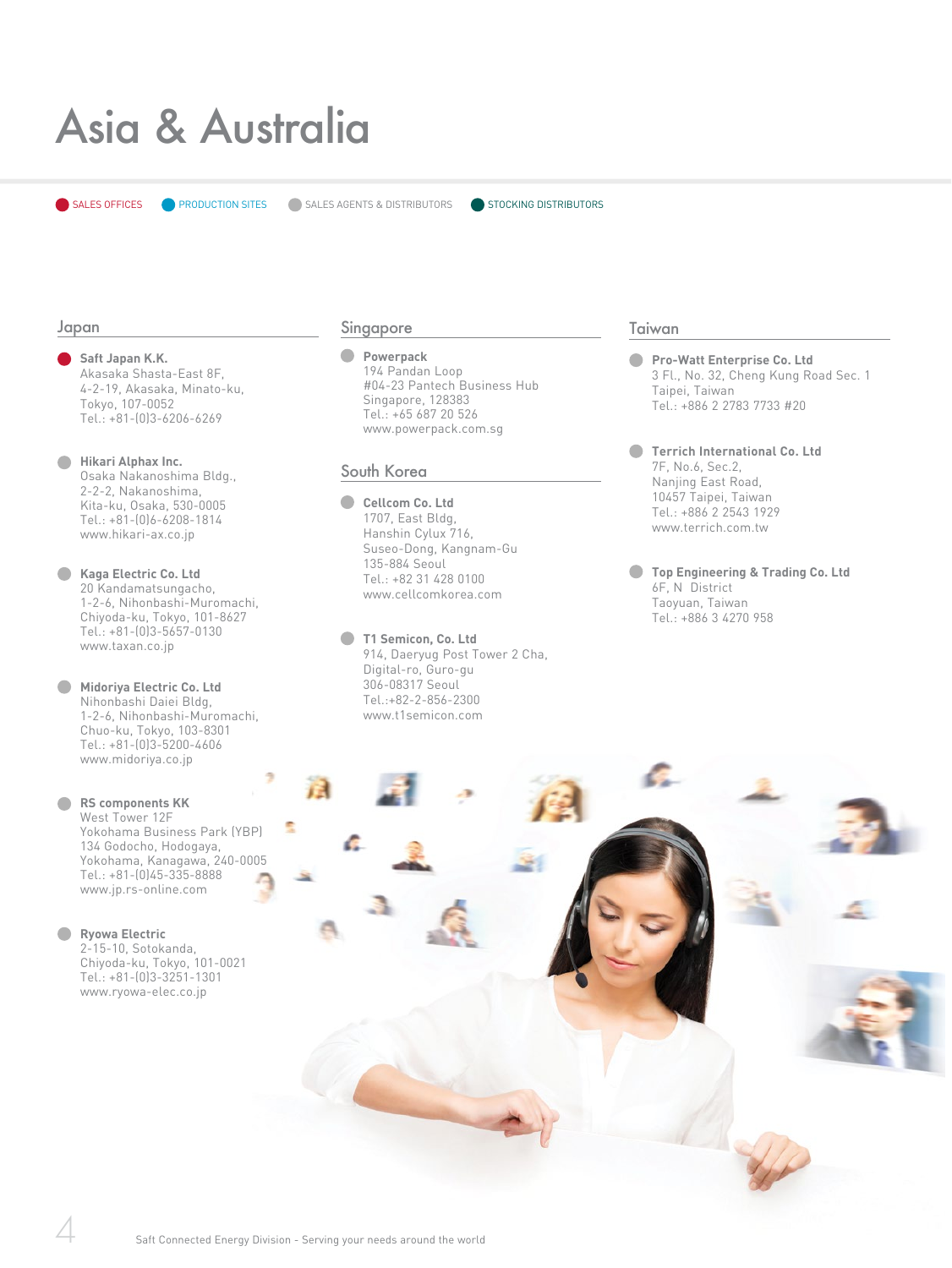### Europe & Russian Federation

**SALES OFFICES CORPODUCTION SITES CONSTALES AGENTS & DISTRIBUTORS** 

#### Austria

#### **Otto Sauseng GmbH** Lienfeldergasse 32

A-1160 Wien Tel.:+43 1 485 86 11 www.sauseng.at

#### **CTM GmbH**

Niederlassung Wien Louis-Häfliger Gasse 12, Objekt 33 1210 Wien Tel.: +43 1 290 32 01-11 www.ctm-wien.at

#### **SED Trading GmbH**

Gorskistrasse 16 1230 Wien Tel.: +43 1 616 03 03-27 www.sed-trading.eu

#### Belgium / Luxemburg

#### **Helpelek**

11 Avenue du Couronnement 1200 Brussels Tel.: +32 2 775 03 03 www.helpelek.be

#### Czech Republic

- **Battex, spol. s r.o**  Politických vězňů 1337 27401 Slaný Tel.: +420 312 520 116 www.battex.cz
- **Fulgur Battman, spol. s r.o.** Svitavská 39, 614 00 Brno Tel.: +420 545 197 108

www.fulgurbattman.cz

#### Denmark

#### **Scansupply Energy A/S** Topstykket 19 3460 Birkeroed Tel.: +45 45 82 50 90

www.scansupply.dk

#### Finland & Baltic countries

Celltech Oy Sinimäentie 6A, 3rd floor 02630 Espoo Tel.: +358 207 999 640 www.celltech.fi

#### France

#### **Saft**

26, quai Charles Pasqua 92300 Levallois-Perret Tel.: +33 1 58 63 16 00

#### **Saft**

Rue Georges Leclanché B.P. N° 1039 86060 Poitiers Cedex 9 Tel.: +33 5 49 55 48 48

#### **CBS (Military business)**

2 rue des Artisans 34770 Gigean Tel.: +33 (0)4 67 51 98 63

www.cbs-sa.fr

### **FPM (Military business)**

5 place de l'église 77400 St Thibault des Vignes Tel.: +33 (0)1 60 35 42 51 www.fpm-france.fr

#### **ISA Electronique**  Zi des Hautes Garennes 1 rue des Freres Lumieres 78570 Chanteloup les Vignes Tel.: +33 (0)1 39 27 07 89 www.isaelectronique.fr

#### **La Boite à Piles SARL** 23 rue Monseigneur Bejot Actipole La Neuvillette 51100 Reims Tel.: +33(0)3 26 40 00 59 www.laboiteapiles.com

**Rutronik SA**  6, Mail de l'Europe 78170 La Celle St. Cloud Tel.: +33 (0)1 30 08 33 77 www.rutronik.com

**VLAD Val de Loire Accumulateurs Distribution** Z.A Papillon 400 rue Emile Dewoitine 37210 Parçay-Meslay Tel.: +33 2 47 85 30 74 www.vlad.fr

**Williamson Electronique**  8, rue du Moulin Cassé 44340 Bouguenais Tel.: +33 (0)2 40 18 80 01 www.williamson-electronique.fr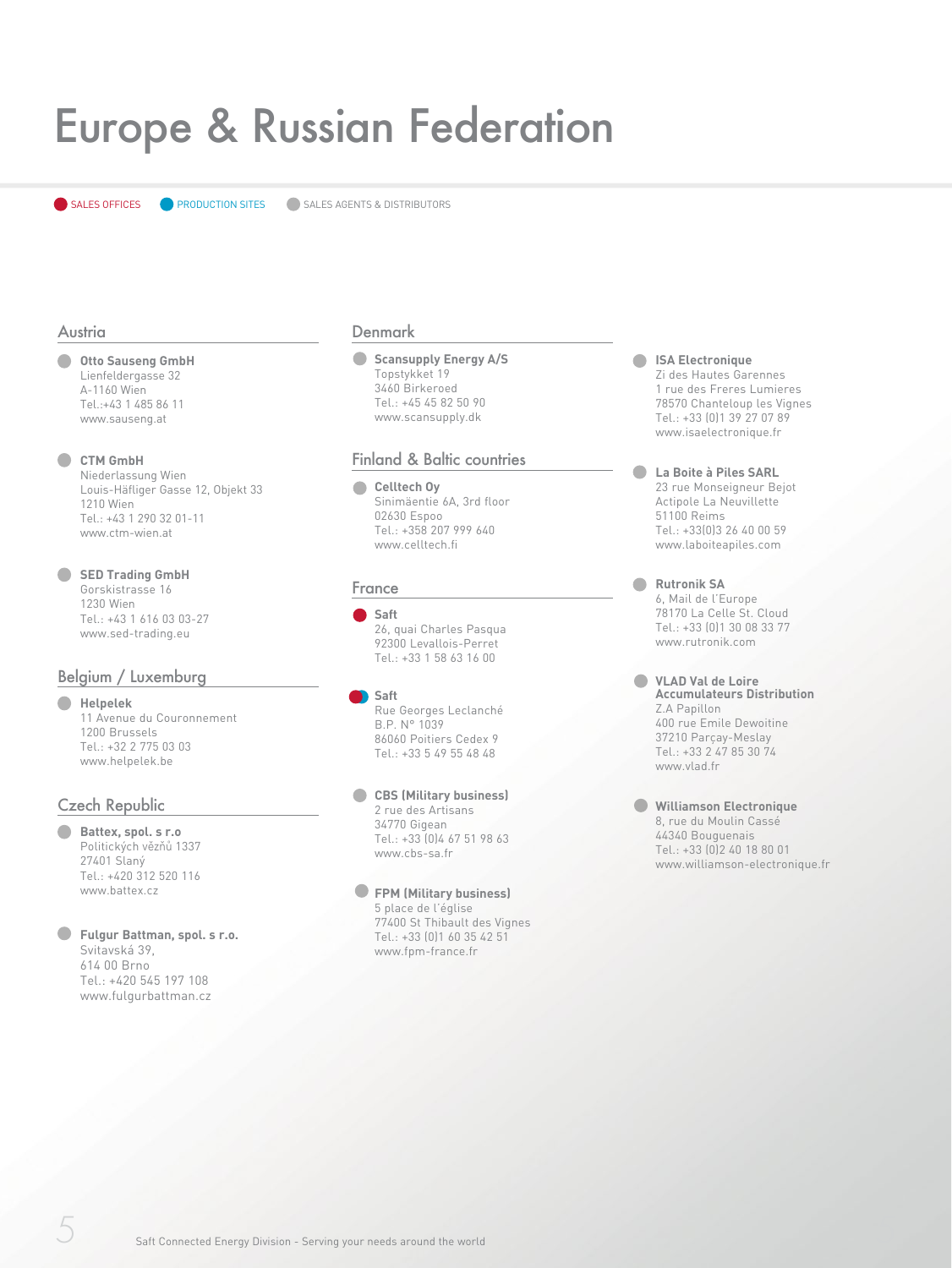### Europe & Russian Federation

**SALES OFFICES CORPORATION SITES CONSTALES AGENTS & DISTRIBUTORS** 

#### Germany

**Saft Batterien GmbH**  Löffelholzstrasse 20 90441 Nürnberg Tel.: +49 911 941740

**Friemann & Wolf Batterietechnik GmbH**  Industriestrasse 22 63654 Büdingen Tel.: +49 6042 954 150

 $\blacksquare$ **BMZ Batterien-Montage-Zentrum GmbH** Am Sportplatz 28 63791 Karlstein Tel.: +49 (0)6188 9956-0 www.bmz-group.com

**Fey Elektronik GmbH**  Storchenweg 3 21217 Seevetal Tel.: +49 (0)40 7038888-0 www.feyelektronik.de

**Jewo Batterietechnik GmbH**  Bahnstrasse 25 44793 Bochum Tel.: +49 (0)234 94484-0 www.jewo.de

 $\sqrt{2}$ **Rutronik Elektronische Bauelemente GmbH** Industriestrasse 2 75228 Ispringen Tel.: +49 (0) 7231 801-0 www.rutronik.com

#### Greece

**Eurobat Hellas** 49, Socratous Str. 14451 Metamorfosi Tel.: +30 211 111 2343 www.eurobathellas.gr

#### Hungary

**Kapacitás Ltd** 

H-1115. Budapest, Szentpétery u. 24-26. Tel.: +36 1 463 0890 www.kapacitas.hu

#### Italy

**Saft Batterie Italia S.r.l.**  Via Cesare Battisti, 68 20862 Arcore MB Tel.: +39 02 8976 0817

**Elcart Distribution Spa**  via Michelangelo Buonarroti 46 20093 Cologno Monzese (MI) Tel.: +39 02 25117363 www.elcart.com

 $\Box$ **Eltec s.a.s.**  Strada Prov. 586, n.3 Int.31/32 Località Terrarossa 16040 Carasco (GE) Tel.: +39 0185 351825 www.elteconline.com

**Kon.El.Co. S.p.A.** Piazza Don E. Mapelli 75 20099 SESTO San Giovanni - Milano Tel.: +39 02 26270202 www.gbconline.it

#### **Netherlands**

**Batterij Import Nederland** Molentiend 10 5469 EK Erp Tel.: +31 413 212 222 www.batterijimport.nl

**Elfa (Military business)** Madridstraat 5-7 1175 RK Amsterdam (Lijnden) Tel.: +31 20 643 6972 www.elfa.nl

#### Norway

#### **Gylling Teknikk AS**

Rudssletta 71 1351 Rud Tel.: + 47 67 15 14 00 www.gylling.no

#### **Staubo Elektro-Maskin AS**

Bjørnerudveien 12C 1266 Oslo Tel.: +47 22 75 35 00 www.staubo.no

#### Poland

**Wamtechnik Sp. Z o.o.** Techniczna 2 bud.H 05-500 Piaseczno Tel.: +48 22 701 26 00 www.wamtechnik.pl

#### Russian Federation

- **Saft LLC** White Gardens Business Center Lesnaya street, 7 Moscow 125196 Tel.: +7 495 966 16 73
- **Compel** Novokhokhlovskaya 23 Buiding 1 Moscow Tel.: +7 495 995 0901 www.compel.ru
- **Larta Plus Ltd** Kalinin Str 5 K1 Liter B St Petersburg 198 099 Tel.: +7 812 318 5018 www.larta.ru

**OOO AC Buster** Dalya Str 10 St Peterburg 19 7376 Tel.: +7 812 380 7438 www.buster-spb.ru

**OOO VMI Trade** 56, Building 32 Schosse Entuziastov Street Office 473 Moscow 111 123 Tel.: +7 495 223 2529 www.istochnik.ru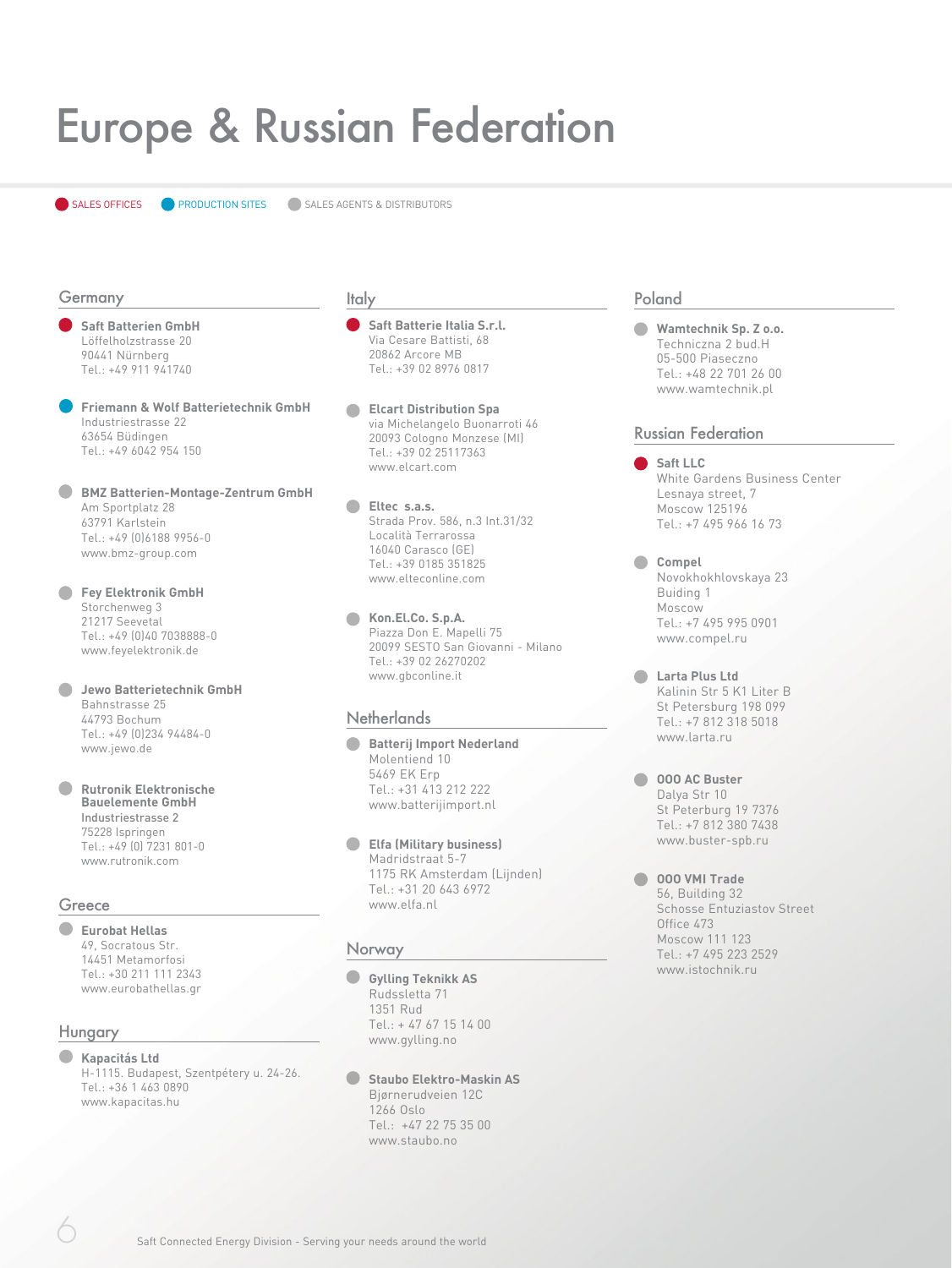### Europe & Russian Federation

**SALES OFFICES CORPODUCTION SITES CONSIDERED SALES AGENTS & DISTRIBUTORS** 

#### Romania

**Sprinter 2000 SA** 60 Calea Feldioarei Brasov 2200 Tel.: +40 268 472 333 www.sprinter-distribution.ro

#### Spain & Portugal

**Saft Baterias S.L.**  Caléndula 93, MINIPARC 3, Edificio H,1 28109 Alcobendas, Madrid Tel.: +34 916 593 480

#### **Amopack SL**

C/ Becolarra 4 Pabellones 27 y 16 01010 Vitoria Tel.: +34 (0)945249354 www.amopack.com

**AEG Power Solutions Ibérica**   $\blacksquare$ (Military business) Parque Tecnologico de Alava c/ Albert Einstein, 31 01510 Miñano (Alava) Tel.: +34 (945) 214110 /67 www.aegps.com

#### Sweden

**Saft AB**  Jungnergatan - Box 709 SE-572 28 Oskarshamn Tel.: +46 491 680 00

#### **Celltech Abatel AB**

Kista Science Tower Våning 17 Färögatan 33 164 51 Kista Tel.: +46 8 445 78 70 www.celltech.se

#### **Switzerland**

- **Contrel AG** Bösch 35 6331 Hünenberg Tel.: +41 41 781 1717 www.contrel.com
- **Swiss Point AG** Moospark 10 6221 Rickenbach LU Tel.: +41 62 721 82 82 www.swiss-point.ch

**Dema SA** (for security applications only) Chemin de la Vendée 27 1213 Petit Lancy Tel.: +41 22 879 6900 www.dema.ch

#### **Turkey**

**Birikim Pilleri** Tepeören Mah, ( ITOSB ) 4.Cad No:8 Tuzla / Istanbul Tel.: +90 444 8 745 www.birikimpilleri.com

#### UK & Ireland

**Saft Ltd**  River Drive South Shields, Tyne & Wear NE33 2TR Tel.: +44 191 4561451

**Cell Pack Solutions Ltd**  6 West Walpole street South Shields NE335BY Tel.: +44 (0)191 4969999 www.cellpacksolutions.co.uk

#### **Creasefield Ltd**

Unit 17 Nothern Way Cropmead Trading Estate Crewkerne Somerset, TA18 7HJ Tel.: +44 (0)146 0980100 www.creasefield.co.uk

- $\blacksquare$ **H-Squared Electronics Ltd** Conifer House Old Bridge way Shefford SG17 5QH Tel.: +44 (0)146 2851155 www.h-squared.co.uk
- **PMBL** Unit D, 21 Leach Rd Chard TA20 1FA Tel.: +44 (0) 1460 66366 www.pmbl.co.uk
- **Upergy Ltd** Unit 2 Focus Park Ashbourne Way, Solihull West Midlands, B90 4QU Tel.: +44 (0) 121 506 8619 www.upergy.com

**R.S Components Ltd** Birchington Road Corby Northants, NN17 9RS Tel.: +44 (0)1536 405413 www.uk.rs-online.com

#### Ukraine

- **Prime Trade Ltd** 11 Salsky Street Kiev 04060 Tel.: +38 (044) 581 57 76 www.primetrade.com.ua
- **Radiomag Ukraine LLC** office 203, 42A Chokolovskiy boulevard Kiev 03087 Tel.: +380 442420127 www.radiomag.ua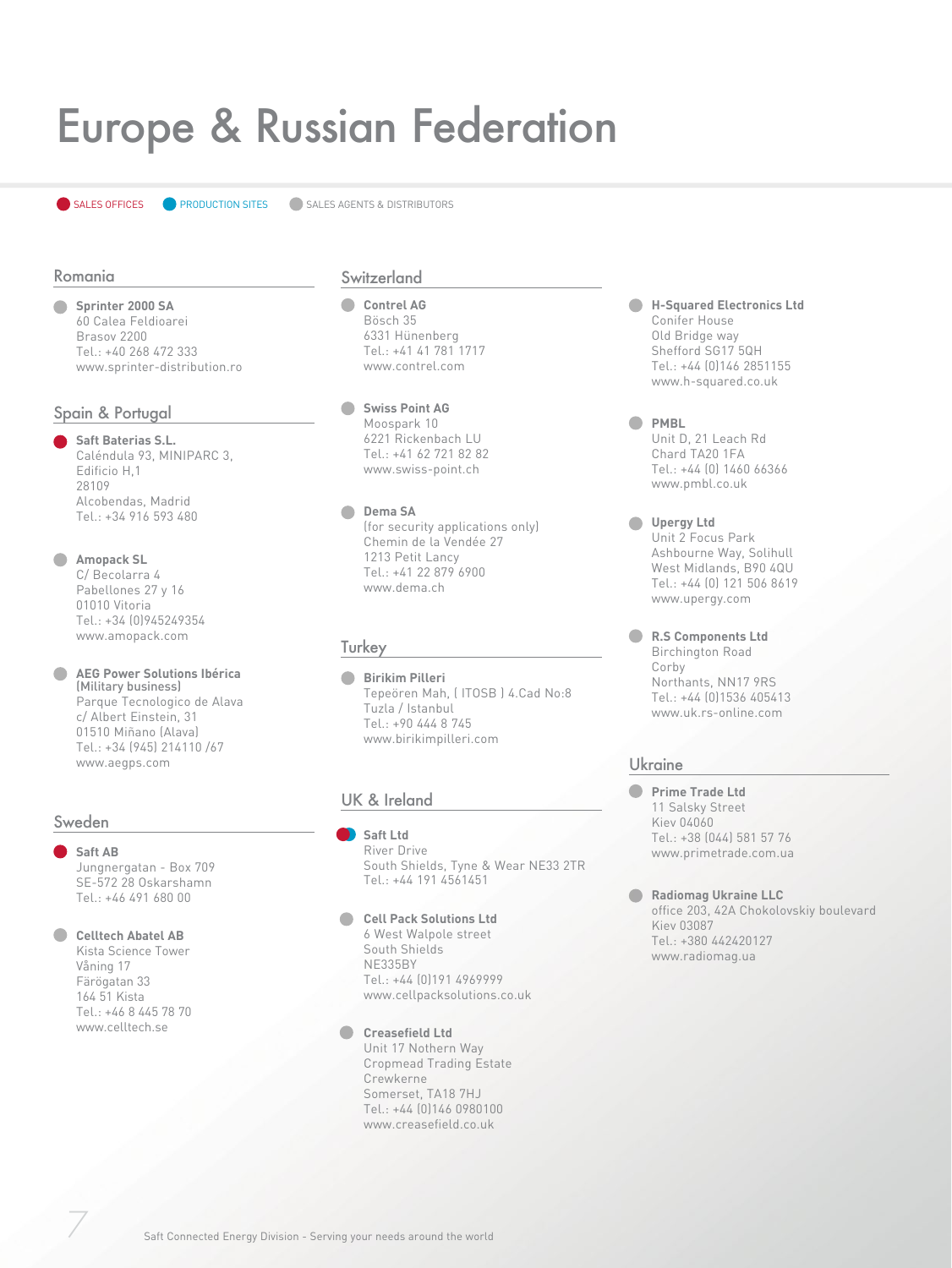## North America - USA

 $\bullet$  SALES OFFICES  $\bullet$  PRODUCTION SITES  $\bullet$  SALES AGENTS & DISTRIBUTORS  $\bullet$  STOCKING DISTRIBUTORS

#### USA

**Saft America Inc.**  313 Crescent Street Valdese NC 28690 Tel.: +1 828 874 4111

**Battery Specialties** 3530 Cadilac Avenue Costa Mesa CA 92626 Tel.: +1 714 755 0888 www.batteryspecialties.com

**Dantona Industries Inc.** Cage Code OFKS1 3051 Burns Ave Wantagh NY 11793 Tel.: +1 516 783 5050 www.dantona.com

**ECVC** Inc. 2100 N. Green Str. PO Box 1686 Greenville NC 27834 Tel.: +1 888 460 7208 www.ecvcinc.com

**Excell** 1638 West Sam Houston Pkwy N Houston TX 77043 Tel.: +1 713 647 0600 www.excellbattery.com

#### **Fedco Electronics Inc.**

1363 Capital Drive Fond Du Lac WI 54937 Tel.: + 1 920 922 6490 www.fedcobatteries.com **Custom Power** 10910 Talbert Avenue Fountain Valley CA 92708 Tel.: +1 800 432 3385 www.custompower.com

**Interstate Batteries** 4301 121st Street Urbandale IA 50323 Tel.: +1 515 266 8207 interstatebatteries.com

**Pro Battery Specialists** 940 West 19th Street Hialeah FL 33010 Tel.: +1 305 884 4040 www.probatteryspecialists.com

**Progressive Technologies** 331 Shelleybrook Drive Pilot Mountain NC 27041 Tel.: +1 336 368 1375 www.protechnologies.com

**Resistacap** 12180 Race Track Road Tampa, FL 33626 Tel.: + 1 256 883 4270 www.resistacap.com

> **Stor Tronics** 595 East Brooks Avenue Suite 308 North Las Vegas Nevada 89030 Tel.: +1 702 720 3272 www.stortronics.com

**Stor Tronics** 31829 Eight Mile Road Livonia MI 48152-4216 Tel.: + 1 248 912 1200 www.stortronics.com

**TNR Technical CA** 3602 W. MacArthur Blvd Suite 910 Santa Ana CA 92704 Tel.: +1 800 490 8418 www.tnrtechnical.com

**TNR Technical FL** 301 Central Park Drive Sanford FL 32771 Tel.: +1 800 346 0601 www.tnrtechnical.com

**TTEK Assemblies, Inc** 3660 Alan Syverson Drive Barnum MN 55707 Tel.: +1 218 389 6187 www.ttekai.com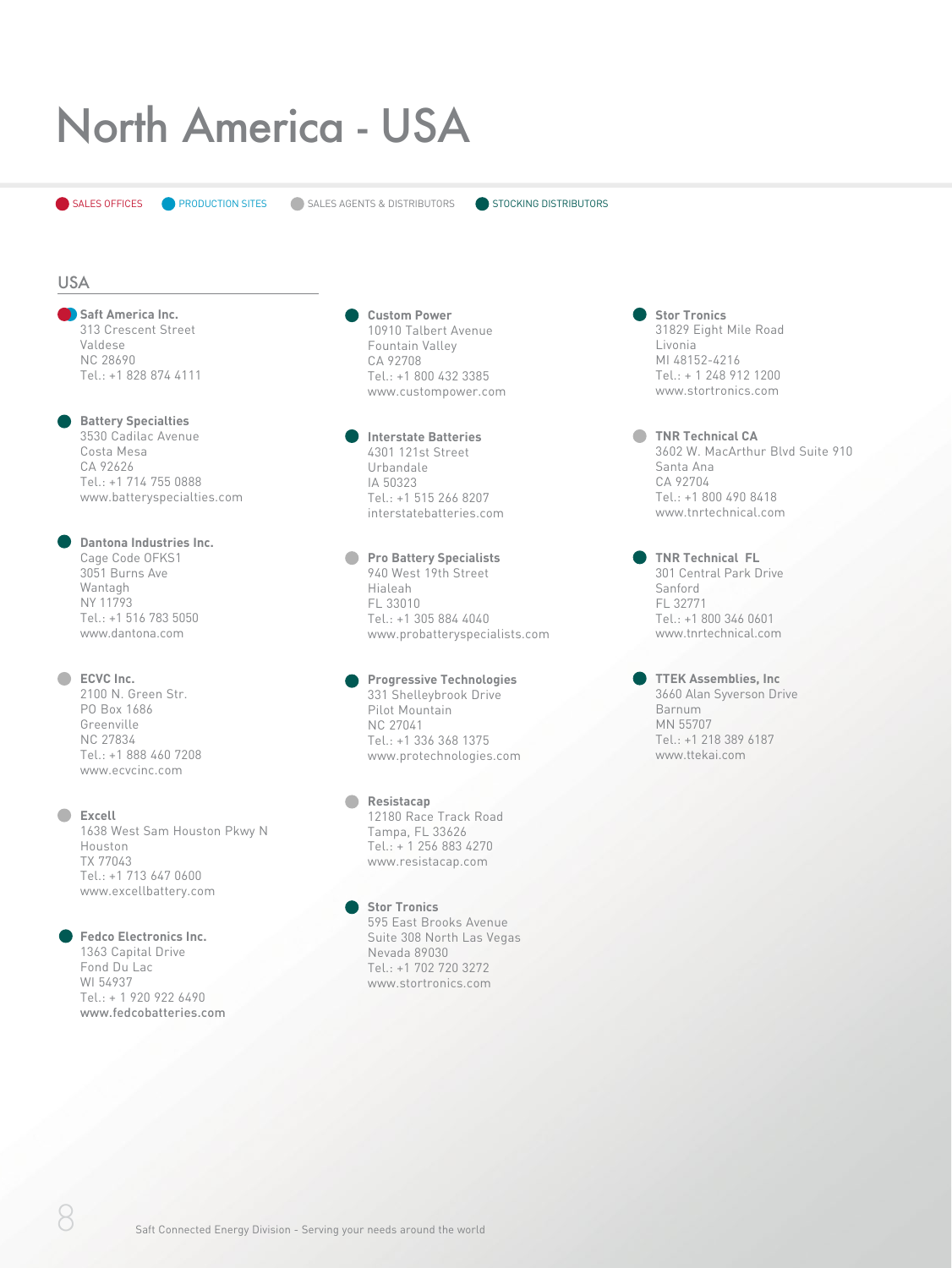### North America - Canada - Mexico

SALES OFFICES **CORPORAGEMENT OF SALES AGENTS & DISTRIBUTORS** STOCKING DISTRIBUTORS

#### Canada

**Advanced Battery Systems Inc.** 5109 Harvester Rd. Units B7 & 8 Burlington Ontario L7L 5Y4 Tel.: +1 905 681 8227 www.advancedbattery.ca

**DC Solutions Ltd** 9707-42 Avenue NW Edmonton, Alberta T6E 0C4 Tel.: +1 780 462 3700 www.dcsolutions.ab.ca

**Excell Battery Company** #133, 18525 53rd Avenue Surrey, BC V3S 7A4 Tel.: +1 604 575 5011 www.excellbattery.com

 $\bullet$ **Kaycom Inc.** 193 Brunswick Blvd. Pointe-Claire Quebec H9R 5N2 Tel.: +1 514 693 0001 www.kaycom.com

#### **Mexico**

**Amigo Tec Sales** Mariscal Sucre #75 Col Castro Tijuana BC 22115 Tel.: +664 629 6008 www.amigotec.com

### South America

SALES AGENTS & DISTRIBUTORS

#### Argentina

**Tucumàn Pilas Sil** Av. Corrientes 897 C.A.B.A. Tel.: +54 11 4393 9281 www.tpenergy.com

#### Brasil

**Barasch Sylmar** R.Guaicurus 345 Agua Branca Sao Paulo BR 05033-000 Tel.: +55 11 3864 63 66 www.barasch.com.br

#### Chile

**ESDEP** Alejandro Fleming 9245 Las Condes Santiago de Chile Tel.: +56 2 226 2476

#### Peru

**Duke Logistic S.A.C.** Los Tuliopanes 188 Of.601 Urb.Polo.Hunt Surco Lima Tel.: +511 434 4029 www.dukelogistic.com